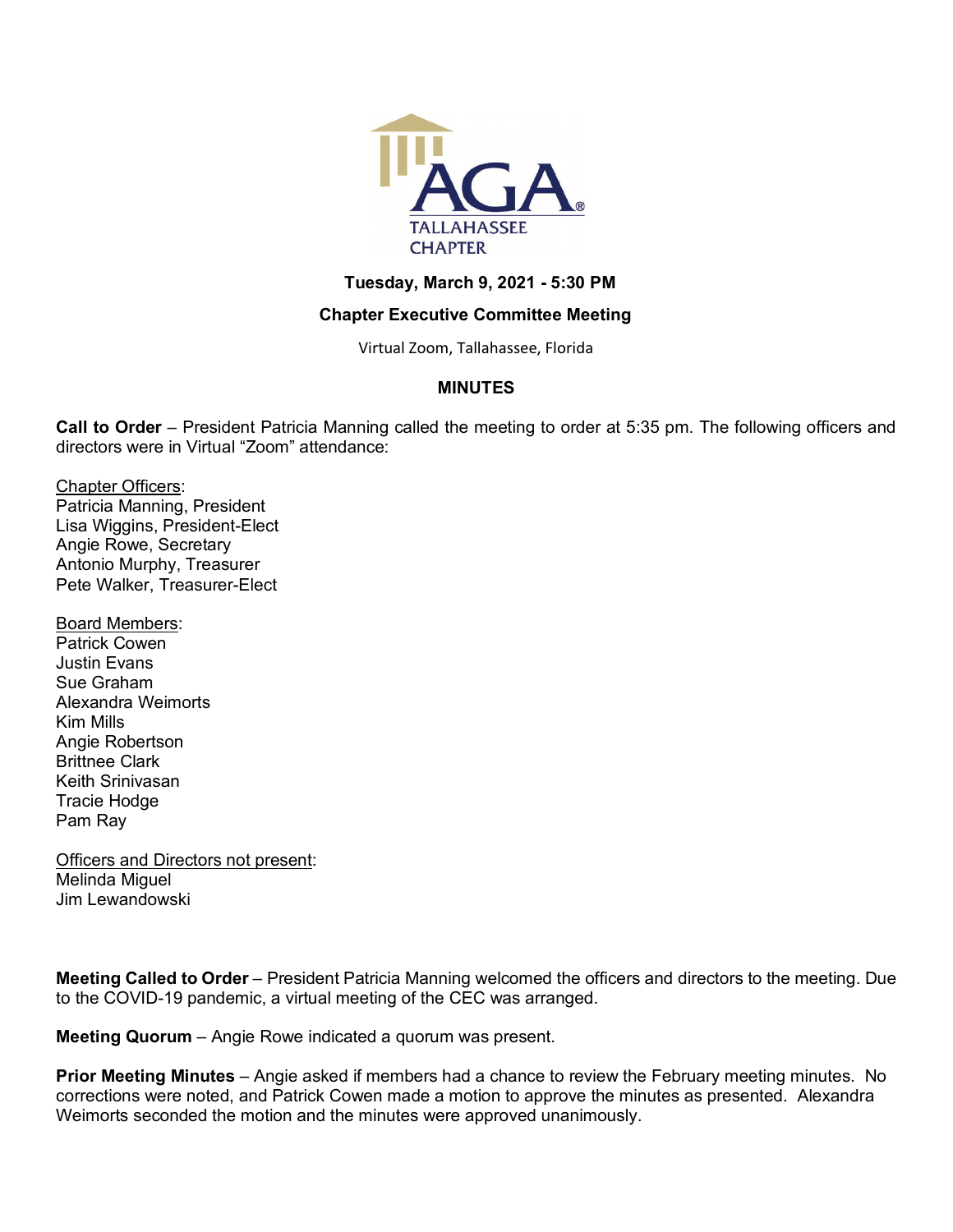AGA, Tallahassee Chapter Chapter Executive Committee Meeting Minutes – March 9, 2021

#### **New Business:**

#### Community Service

Pat mentioned that we remitted donations for the Big Bend Homeless Coalition in the amount of \$390, and \$300 in donations to the American Heart Association. Our chapter will also be taking donations for the Ronald McDonald House through March 29, 2021. Pat indicated we will be soliciting donations for the American Cancer Society in April.

#### Membership

Sue mentioned that we have 287 members, which is comprised of 2 non-paying students and 6 members that have us listed as their secondary chapter. She noted that 11 members joined this year because of the GTE, and she is currently in the middle of reaching out to others who attended the GTE to share the benefits of membership.

#### Finance

Pete reported that the January financials were completed and placed on the Google drive. It was noted that one of the budget numbers should be tweaked but everything else was fine. The chapter's cash balances were \$58,387.71 for checking and \$25,443.31 for savings.

#### Monthly Midday Training

Pat shared information about the upcoming training topics:

- March 17 Disaster Management, presented by Steve Stevens (Thomas Howell Ferguson)
- April 14 Leadership, presented by Dr. Elaine Bryant
- May 19 Topic TBD, presented by KPMG
- June TBD

#### **Webinars**

Pat shared information about the upcoming webinar topics:

- March 24 Cybersecurity/ERM
- April  $7$  Ethics
- April 21 CARES Data Act
- May 12 Fraud/Data Analytics
- June 9 Leadership

#### Update of Annual GTE

Pat informed committee members that payment has been remitted to the Turnbull Center for the GTE. She mentioned that CPE certificates have been issued to participants that met the attendance criteria. There were 288 registrations for the GTE, which included 14 presenters and 2 students. The payment status for attendees and exhibitors was also discussed, along with evaluation comments. Members discussed the possibility of offering Zoom and in-person event options in the future. As this was the chapter's first virtual conference, there was discussion about what could be done differently in the future if the GTE is offered virtually. Pat made the following suggestions:

- Identify minimum computer requirements
- Send instructions one week before the event
- Insert bell sound when CPE letters are on the screen
- Continue reminding presenters to keep slides containing CPE letters up for at least 1 minute
- Consider only using Zoom instead of webcasting
- Assign more individuals to monitor and respond to emails, and Conference i/o questions

Pat thanked everyone for the collaboration in making this year's GTE successful.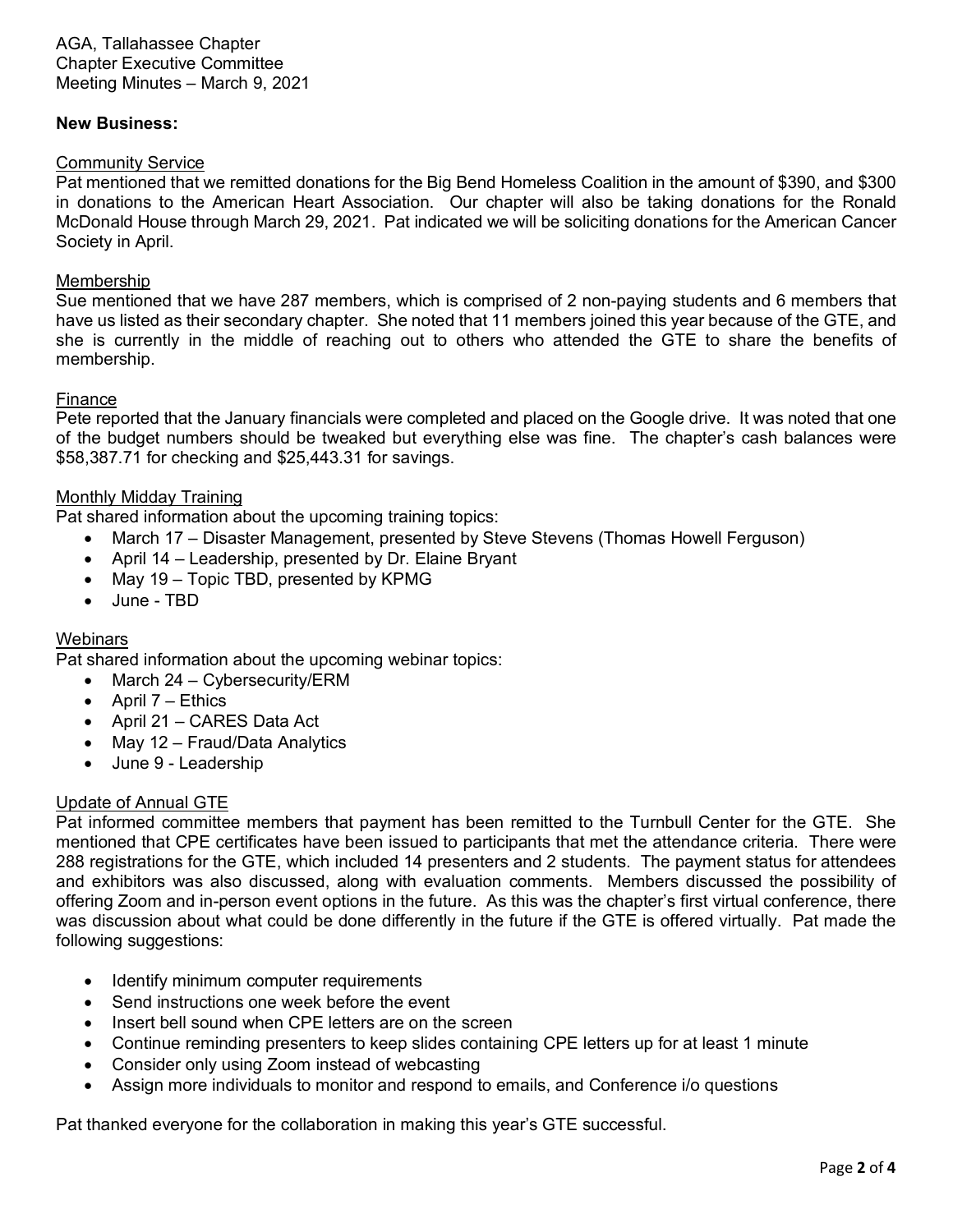AGA, Tallahassee Chapter Chapter Executive Committee Meeting Minutes – March 9, 2021

### Student Scholarships

Pat asked for volunteers to update the application and criteria. Pam Ray and Tracie Hodge volunteered to update the application and criteria.

## PDT Awards Recommendations

Lisa discussed need for nominations for PDT Awards. She will prepare information to disseminate to membership soliciting nominations and will submit nominees received to National by the deadline. She noted that we can earn 25 bonus points per nomination up to a total of 100 points and have already received our first 25 bonus points with the one NLT Awards nomination we submitted.

## Chapter Awards Plan Update

Kim asked if anyone monitoring the AGA Tallahassee Gmail account had seen any award nomination submissions. Patricia indicated that she had not. Kim asked that the AGA website be updated to indicate award nominations are due by May 14, 2021. Pam Ray indicated she would make the update. Kim indicated that she would send Patricia an announcement asking for nominations to be included in the next announcements going out to members. Kim asked CEC members to submit nominations. Kim indicated that in the past several CEC members were award recipients and the Chapter needs to be aware of how that might be perceived by the Chapter membership. However, several CEC members indicated that just because individuals are on the CEC, they should not be penalized and not nominated when the work they do is worthy of being recognized. The final consensus was that CEC members can be nominated for Chapter Awards.

## ACE Award Status

Lisa provided an update on the status of the ACE Awards report. Lisa shared the most recent report as of February 28, 2021 with CEC via email and also submitted to AGA National on that date. The points total as of February 28, 2021 is 4,225. The goal is to earn at least 4,400 points to reach Platinum status. Pat mentioned that she is fine as long as we hit the minimum 4,400 points to earn Platinum again. Lisa will work with Sue to obtain the final data on attendance for prior year and current year, and also the CGFMs retained for current year to add those additional points to our tally. She will also add any bonus points to our tally for any nominations she submits to National for PDT by the deadline.

# **Old Business:**

There wasn't any old business to discuss.

# **No Committee Reports Requested**

- Records Management
- Early Careers/Student Membership
- **Education**
- Website/Newsletter
- CGFM

# **Other Topics**

There weren't other topics to discuss.